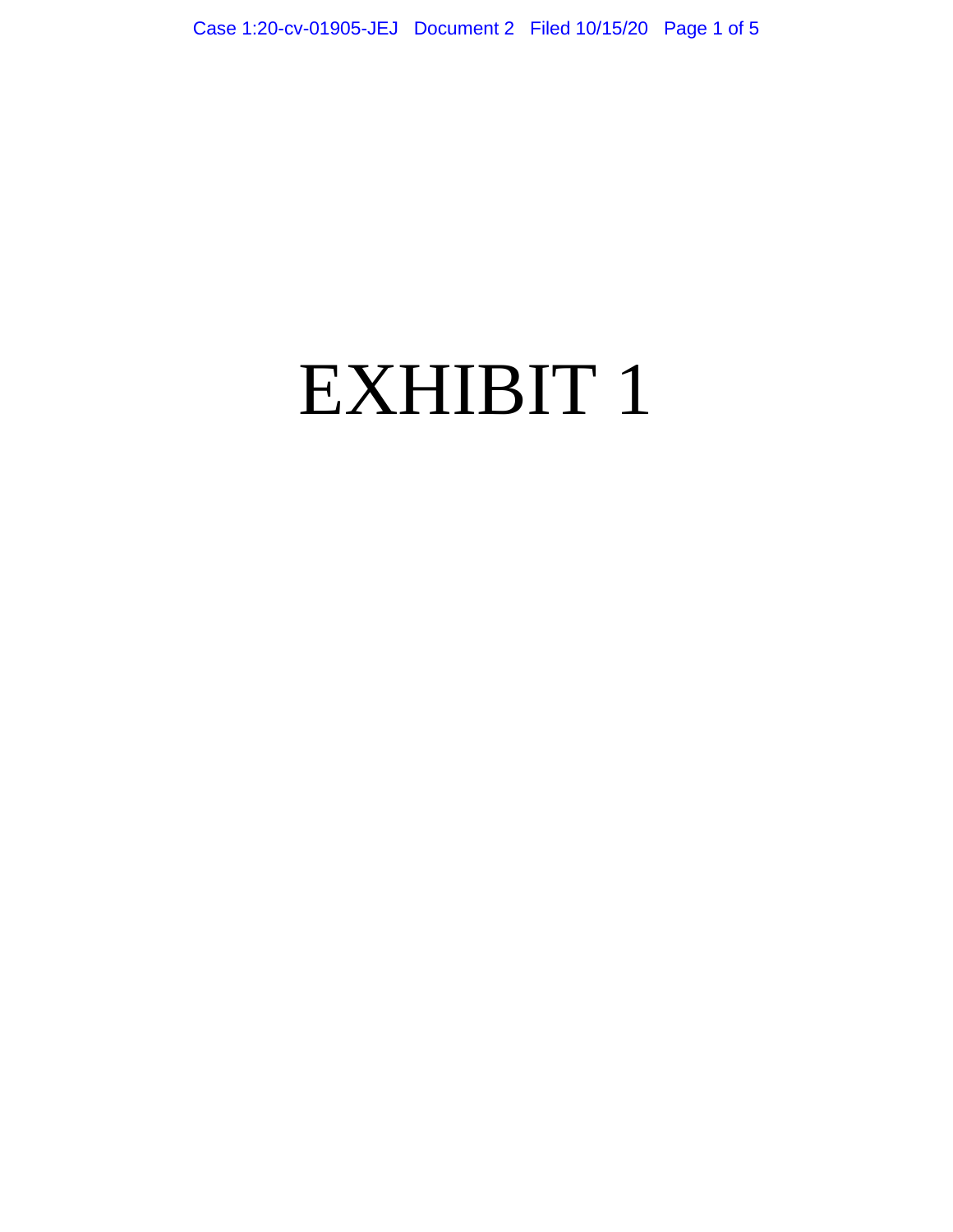Case 1:20-cv-01905-JEJ Document 2 Filed 10/15/20 Page 2 of 5

Exhibit 1

### PUBLIC INTEREST - LEGAL FOUNDATION

*VIA EMAIL and USPS* May 26, 2020

**The Hon. Kathy Boockvar Secretary of the Commonwealth of Pennsylvania**  302 North Office Building 401 North Street Harrisburg, PA 17120

**Jonathan M. Marks Deputy Secretary for Elections and Commissions** 210 North Office Building 401 North Street Harrisburg, PA 17120 Email: [RA-Elections@pa.gov](mailto:RA-Elections@pa.gov)

### **Re: Voter List Maintenance Leads Request for Meeting**

Dear Secretary Boockvar and Deputy Secretary Marks:

Our organization—the Public Interest Legal Foundation—is a non-partisan,  $501(c)(3)$  publicinterest organization that is dedicated entirely to promoting the integrity of elections nationwide through research, education, remedial programs, and litigation. As part of our mission, we study, audit, and analyze voter rolls throughout the country to assess their health and accuracy. We compare voter roll data against federal and other public or commercial databases to flag registrations that may be incomplete, outdated, or no longer valid. We then submit findings and leads to proper election officials for further investigation and confirmation to better aid voter roll maintenance programs.

We write today to offer you our findings for the Commonwealth of Pennsylvania.

### **Summary of Findings and Methodology**

### **1. Potentially Deceased Registrants with an Active Registration.**

In September 2019, we purchased a copy of the Pennsylvania voter registration extract from your offices. The "active" portion of the extract was compared against the U.S. Social Security Death Index (SSDI), a database made available via the U.S. Social Security Administration. Where possible, voter registration entries were compared against the SSDI *and* printed obituaries and other public notices.

Our analysis showed there were potentially more than **16,600 deceased individuals** with an active registration in the Commonwealth of Pennsylvania at that time. Nearly 50 percent of the entries matched against the SSDI listed a date of death prior to September 2019, the time period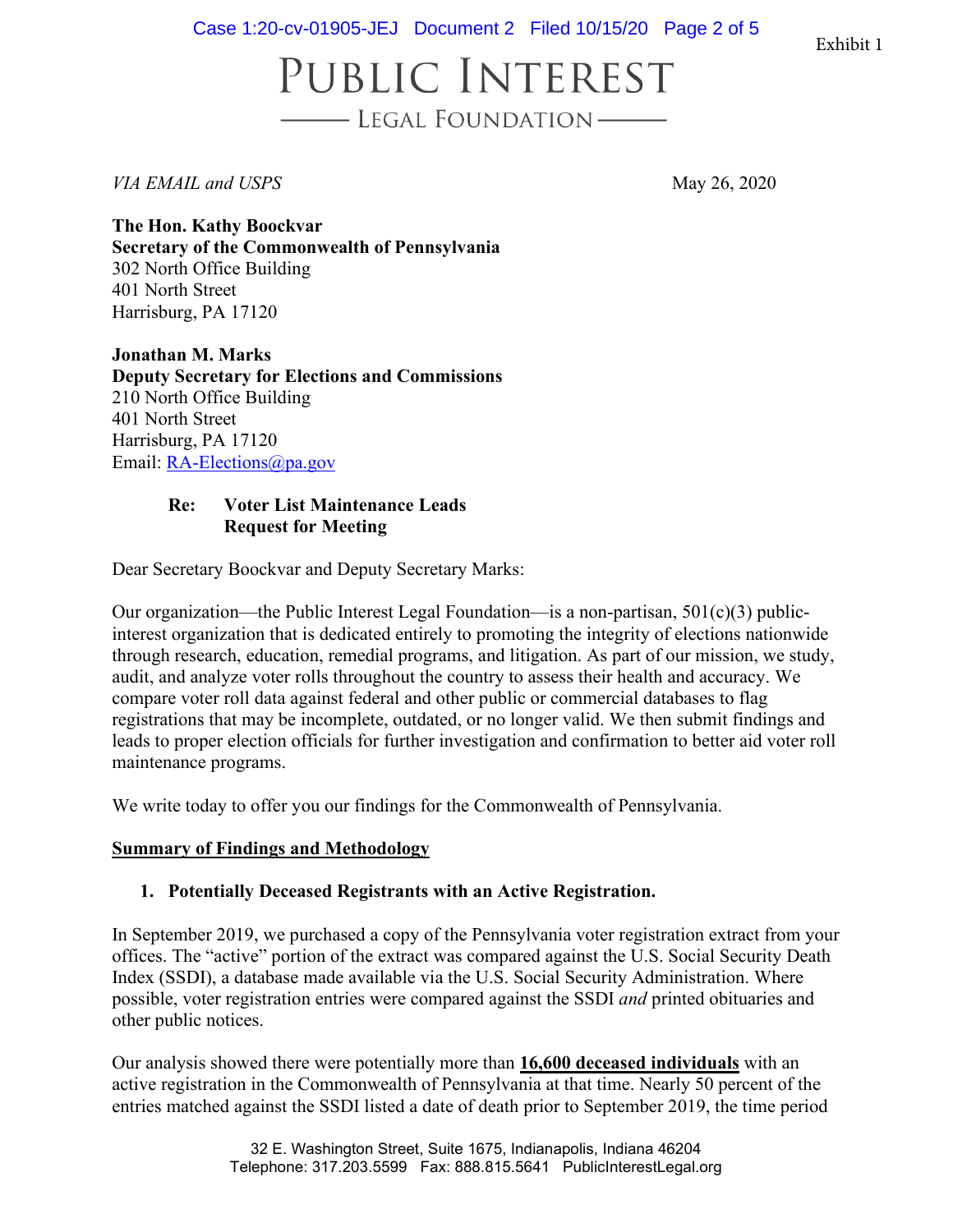when the roll was purchased. Some matches list dates of death in the 1990s and 2000s. For some, voting credits were apparently assigned for federal contests that occurred after respective dates of SSDI-listed deaths with respect to the 2016 and 2018 General Elections. Only your office can conclusively determine whether these document trails reflecting the voting credits shown in the purchased voter extract are accurate.

In May 2020, we again purchased a copy of the Pennsylvania voter registration extract from your offices. We then compared that extract to our findings from the September 2019 extract to assess whether any of the potentially deceased registrants had been removed in the intervening period. This comparison revealed that **7,323 potentially deceased registrants were removed** from the voter roll between September 2019 and May 2020.

### However, **9,300 registrants** who were matched as potentially deceased using the September 2019 voter roll extract were still listed on the May 2020 voter roll extract. This means **there are potentially more than 9,300 deceased individuals that are registered to vote in Pennsylvania.**

As you are likely aware, the National Voter Registration Act of 1993 ("NVRA") requires your office to use reasonable efforts to identify and remove registrants who are deceased. 52 U.S.C. §  $20507(a)(4)(A)$ . Pennsylvania law provides that election officials "shall cancel the registration of a registered elector reported dead by the Department of Health," 25 Pa. C.S.  $\frac{$1505(a)}{a}$ , and "may" also utilize published newspaper obituaries, letters testamentary or letters of administration issued by the office of the registrar of wills to cancel and remove the registration of an elector," 25 Pa. C.S. § 1505(b).

We have utilized multiple means to verify these potentially deceased registrants, but ultimately only your office can conclusively determine whether the registrants are indeed deceased and whether voting credits were accurately issued for some registrants in subsequent elections.

### **2. Potential Duplicate Registrations Across State Lines with Voting Credits Apparently Assigned by Election Officials for the 2018 Election.**

Using voter roll extracts obtained from other states at the same time as the Pennsylvania purchase, we performed a detailed matching analysis to discern the number of registrants who are potentially registered in more than one state. We then viewed voting history reports to discern the number of registrants who were apparently assigned voting credits in more than one state for the same election.

In Pennsylvania, we identified more than **900 potentially duplicated registrations across state lines** with apparent voting credits assigned by election officials in each state for the 2018 General Election. To arrive at this figure, potential matches of full names and dates of birth were filtered through commercial identity-validation services using Social Security data and more. We have utilized multiple means to verify these potentially duplicate registrations but ultimately only your office can conclusively determine whether these registrations are indeed duplications with genuine document trails reflecting the voting credits shown in the purchased voter extract.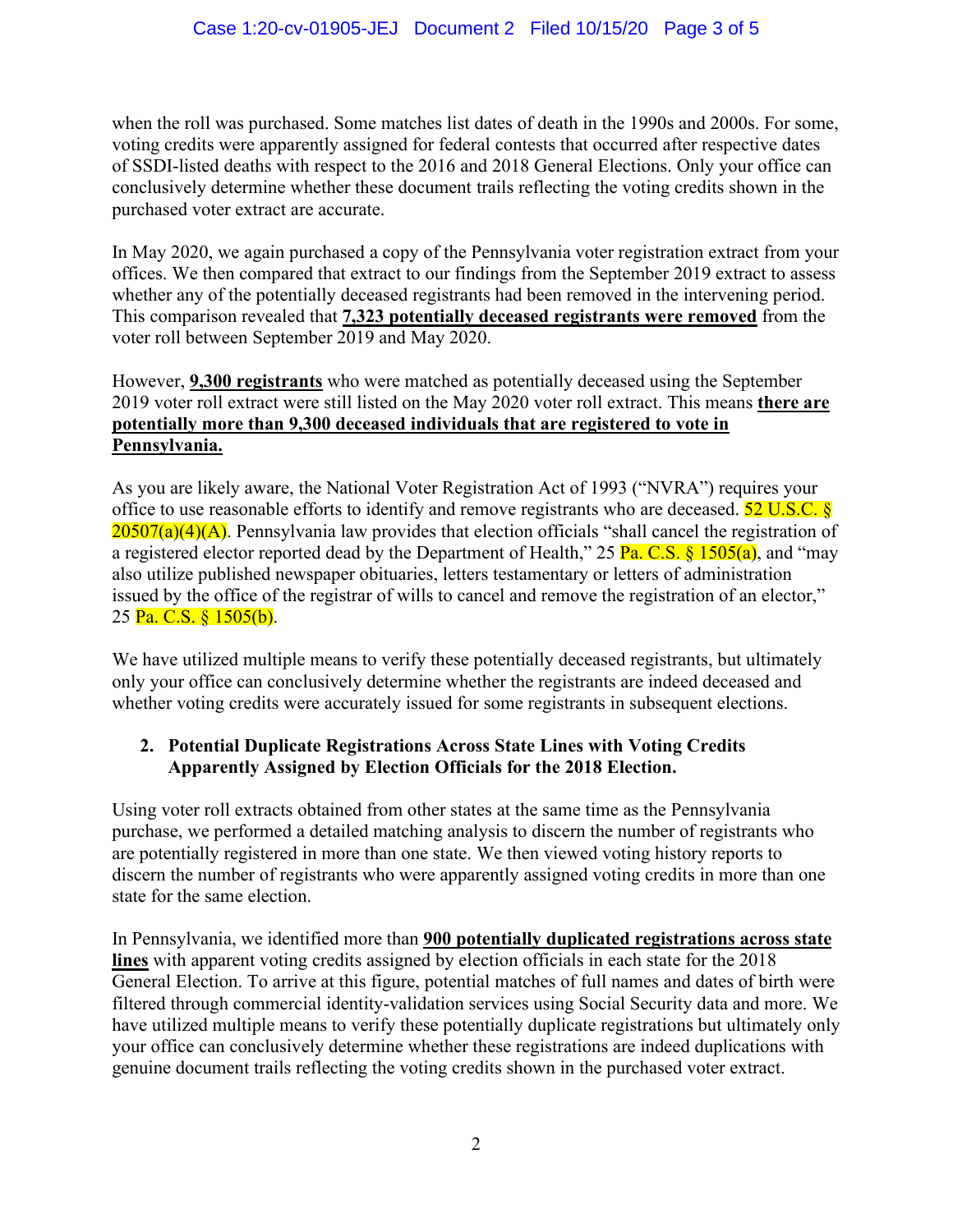We understand that Pennsylvania is a member of the partnership managed by the Electronic Registration Information Center (ERIC). Our analysis could provide additional value because we also relied on data from states who are not members of the ERIC partnership.

### **3. Potential Intercounty and Intracounty Duplicates with Apparent Voting Credits Assigned for 2016 and 2018 General Elections.**

Using a similar methodology, we also flagged registrations that are potentially duplicated within the same Pennsylvania county (intracounty) and across county lines (intercounty). We then reviewed assigned voting credits for each such registration. For the 2016 General Election, 13 potential intracounty duplicates were apparently assigned voting credits. For the 2018 General Election, 14 potential intracounty duplicates and 35 potential intercounty duplicates were apparently assigned voting credits.

We have utilized multiple means to verify these potentially duplicate registrations but ultimately only your office can conclusively determine whether these registrations are indeed duplications with genuine document trails reflecting the voting credits shown in the purchased voter extract.

### **4. Registrations Indicating 100-Years-of-Age or More.**

Using the May 2020 voter extract, we also identified more than **5,800 registrations** listing a year of birth occurring 100 or more years ago. While there is nothing inherently suspect about these registrations, we flag them so election officials can periodically and easily match them against death records to determine whether they were overlooked during the initial process used to identify deceased registrants, or if separate evidence held within your offices can correct potential recordkeeping errors to the actual dates of birth.

A total of **80** registrations list a year of birth in the 1800s, with the oldest in **1845**. We believe your office would benefit from reviewing and confirming these registrations so that appropriate corrections or updates can be made, if necessary.

### **5. Registrations Using Placeholder Data, Missing Data, or Likely Incorrect Data.**

We also identified **more than 1,100 registrations** that potentially list fictitious or intentionally incorrect dates of birth. These registrations commonly list either "01/01/1800" or "01/01/1900" for the registrant's date of birth. Other suspected placeholder data formats are flagged as well. An additional **4 registrations** list a date of birth to suggest they are currently far younger than age 17 and **7 registrations** apparently do not list any date of birth at all.

As you know, date of birth information is an important data point for voter list maintenance purposes. *See, e.g.*, 4 Pa. Code. § 183.6 ("At a minimum, a commission shall identify record matches using an applicant's or registrant's first and last name as well as date of birth."). We therefore believe your office would benefit from reviewing these registrations so that appropriate corrections or updates can be made, if necessary.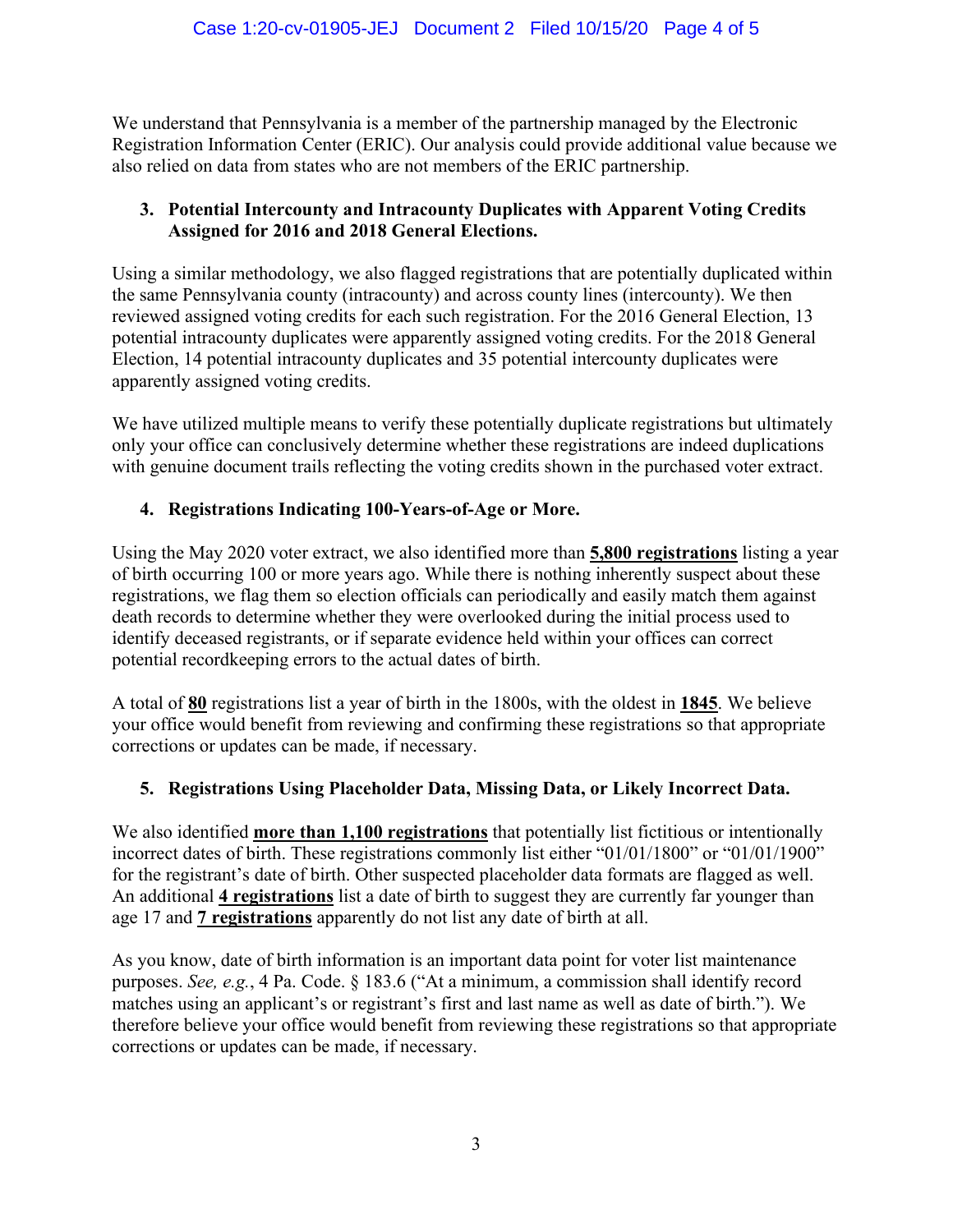### **6. Registrations Listing Potentially Out-of-State or Out-of-County Addresses for a Residence.**

Last, we identified **30 registrations** that apparently list a state other than Pennsylvania as a residence, **22 registrations** that apparently do not list a state of residency at all, **3 registrations** that list a residence in a foreign country, and **1 registration** that does not list anything except a zip code for a residential address.

Only your office can determine if these registrations conform to Pennsylvania's requirements.

#### **Request for Meeting**

We would like to offer our findings to you for further investigation and confirmation. We are available via telephone or videoconference, if needed, to discuss our research and how we can best transfer the data to you. Please let us know which date(s) and time(s) you prefer.

Should you need to contact us regarding this matter, please contact me at [lchurchwell@publicinterestlegal.org.](mailto:lchurchwell@publicinterestlegal.org) Thank you for your service on this matter.

Sincerely,

Logan Churchwell Communications & Research Director Public Interest Legal Foundation [lchurchwell@publicinterestlegal.org](mailto:lchurchwell@publicinterestlegal.org)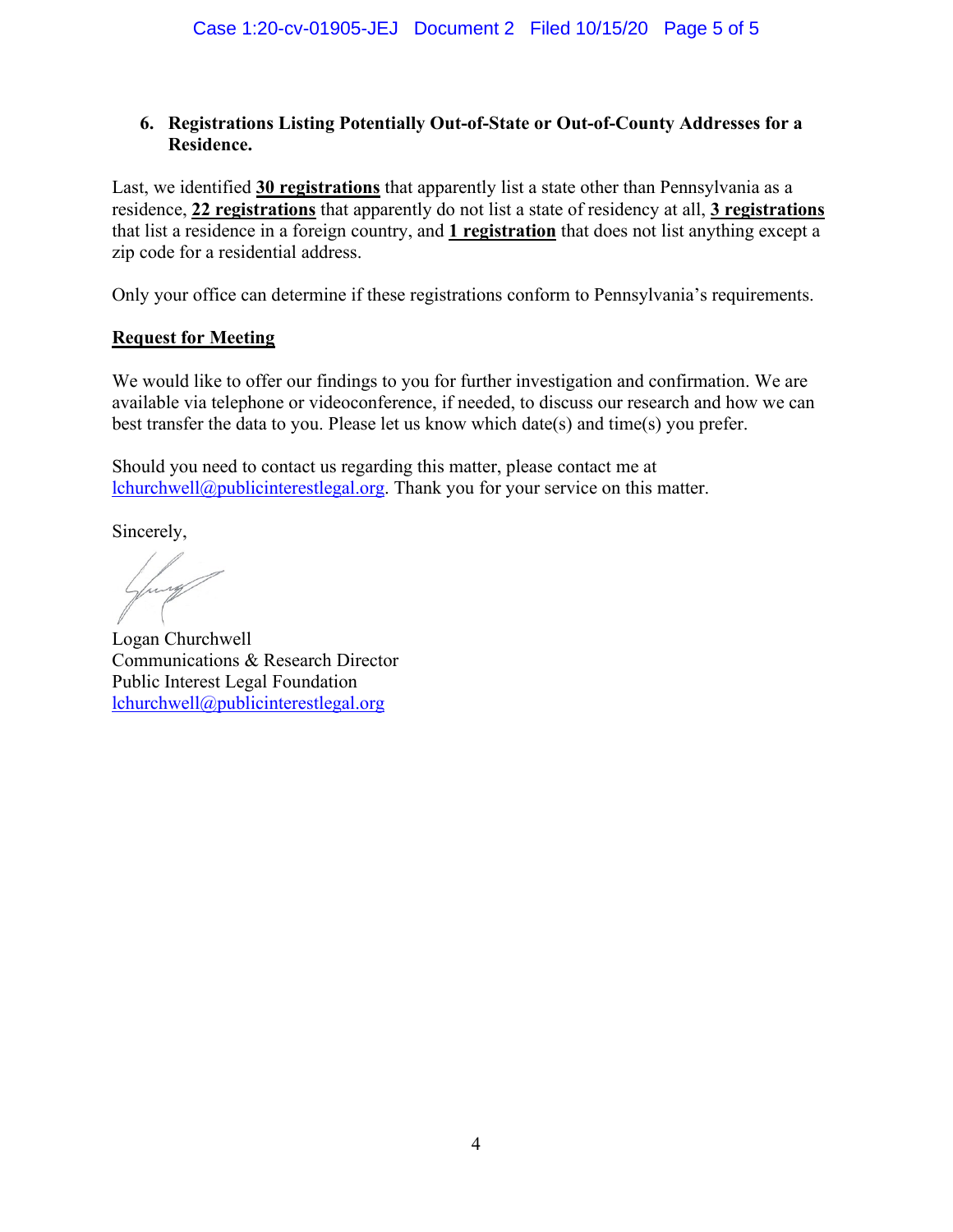# EXHIBIT 2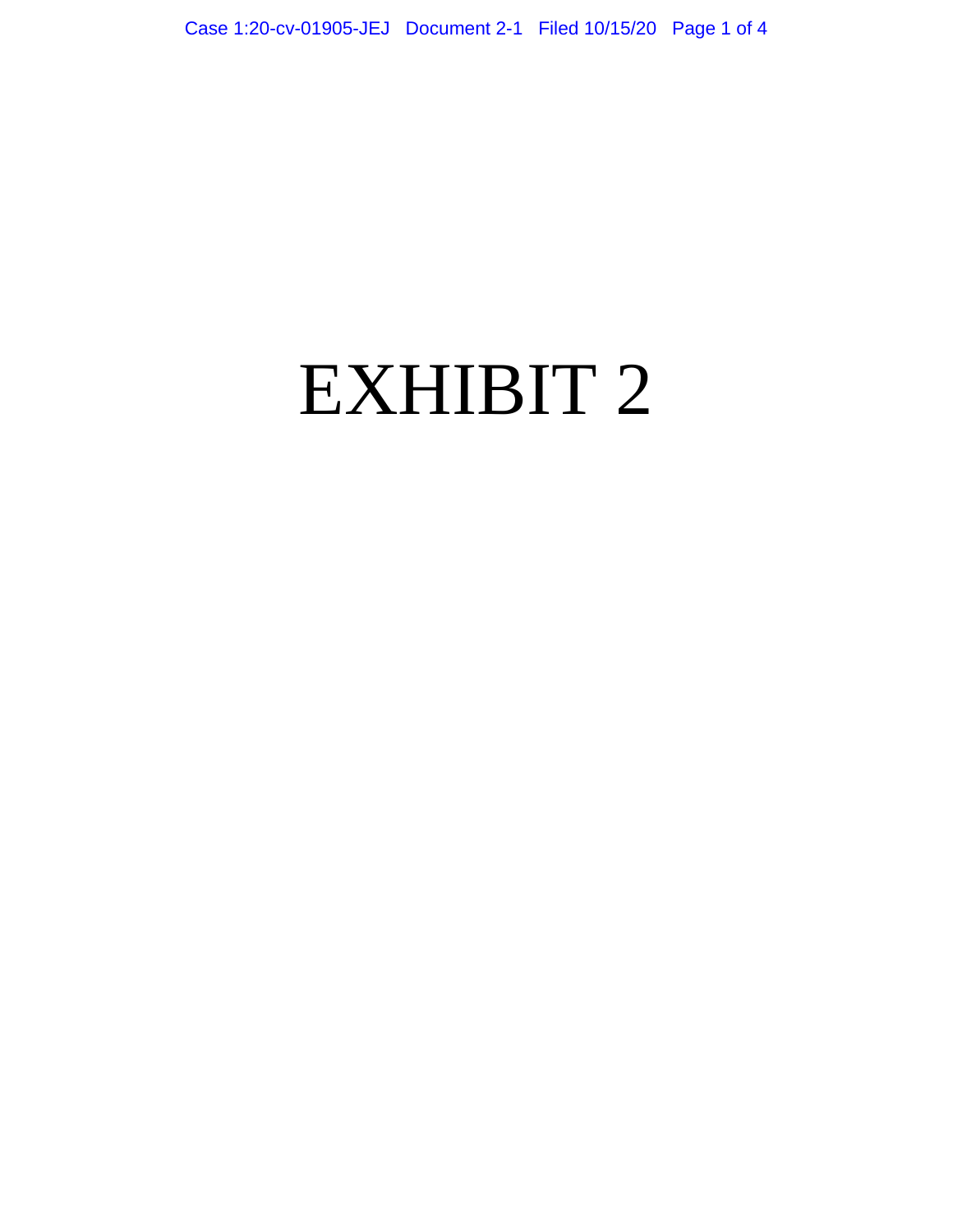Exhibit 2

### PUBLIC INTEREST - LEGAL FOUNDATION

*VIA EMAIL AND CERTIFIED MAIL* September 18, 2020

**The Hon. Kathy Boockvar Secretary of the Commonwealth of Pennsylvania**  302 North Office Building 401 North Street Harrisburg, PA 17120 Email: [kboockvar@pa.gov;](mailto:kboockvar@pa.gov) [RA-Elections@pa.gov](mailto:RA-Elections@pa.gov)

### **Re: Statutory Notice of Violation of National Voter Registration Act Request for Meeting**

Dear Secretary Boockvar:

Based upon our findings outlined below, I am required to write your offices pursuant to  $\frac{52}{ }$ U.S.C.  $\frac{8}{205010(b)}$  to notify you that it appears to us that Pennsylvania is not in compliance with the requirements of Section 8 of the National Voter Registration Act of 1993 ("NVRA"). This federal statute requires election officials to make a reasonable effort to maintain voter registration lists that are free of dead registrants.  $52 \text{ U.S.C.}$  §§  $20507(a)(3)$ ,  $(4)(A)$ ,  $20507(c)(2)(A)-B$ .

You are receiving this letter because, as Pennsylvania's chief election official, you are ultimately responsible under state and federal law for maintaining accurate and current voter registration lists. We first informed you of our findings on May 26, 2020 and, per your office's request, we provided additional information on July 17, 2020. We have heard nothing further from your office. **We therefore request an immediate meeting, via telephone or video, if necessary**, to discuss what action you have taken or will be imminently to bring Pennsylvania into compliance with state and federal law. We are hopeful that we may reach a curative plan so that we do not need to initiate litigation to cure these defects.

#### **I. Evidence of Inadequate List Maintenance - Potentially Deceased Registrants with an Active Registration.**

In September 2019, we purchased a copy of the Pennsylvania voter registration extract from your offices. The "active" portion of the extract was compared against the U.S. Social Security Death Index (SSDI), a database made available via the U.S. Social Security Administration. Where possible, voter registration entries were compared against the SSDI *and* printed obituaries and other public notices.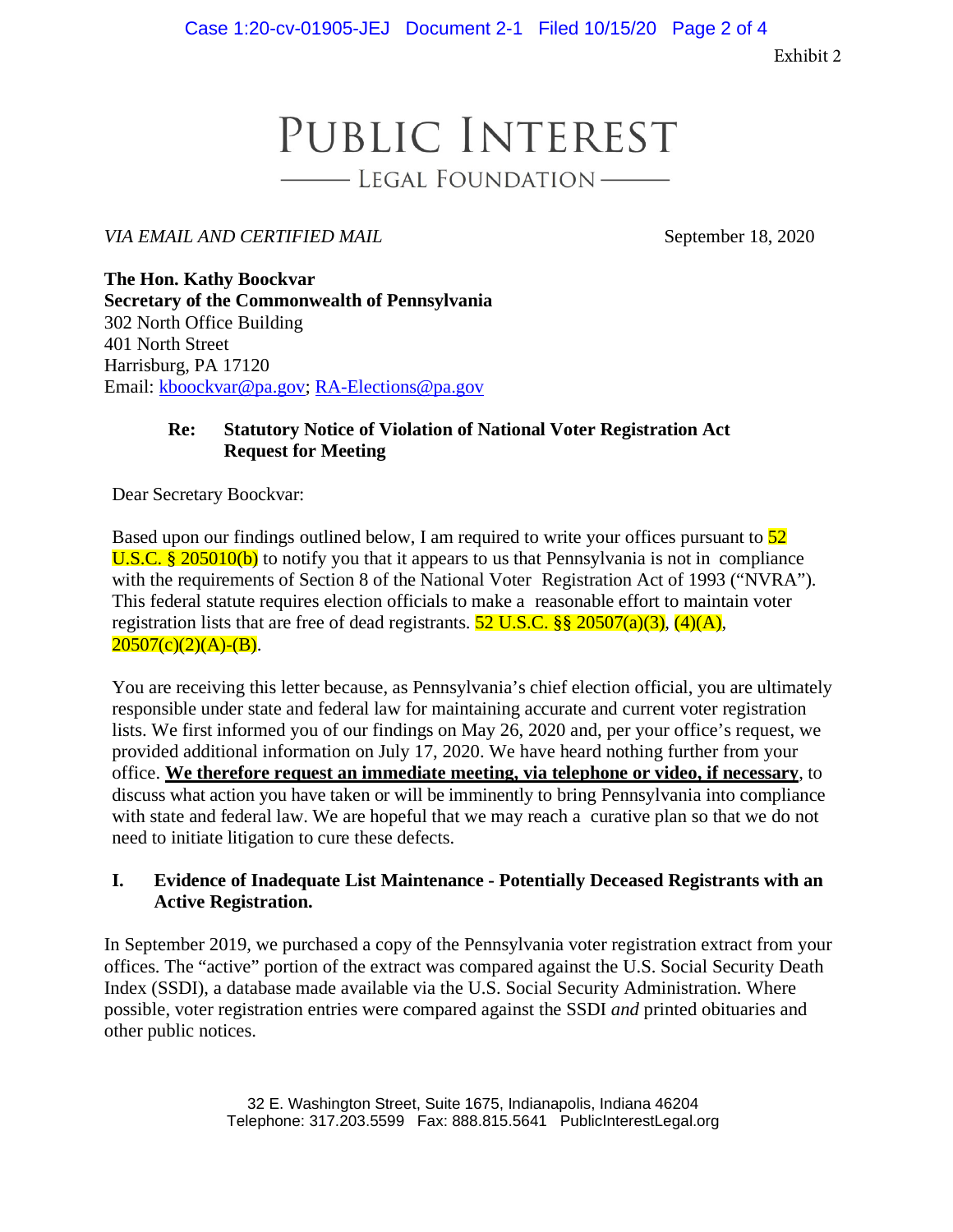Our analysis showed there were potentially more than **16,600 deceased individuals** with an active registration in the Commonwealth of Pennsylvania at that time. Nearly 50 percent of the entries matched against the SSDI listed a date of death prior to September 2019, the time period when the roll was purchased. Some matches list dates of death in the 1990s and 2000s. For some, voting credits were apparently assigned for federal contests that occurred after respective dates of SSDIlisted deaths with respect to the 2016 and 2018 General Elections. Only your office can conclusively determine whether these document trails reflecting the voting credits shown in the purchased voter extract are accurate.

In May 2020, we again purchased a copy of the Pennsylvania voter registration extract from your offices. We then compared that extract to our findings from the September 2019 extract to assess whether any of the potentially deceased registrants had been removed in the intervening period. This comparison revealed that **7,323 potentially deceased registrants were removed** from the voter roll between September 2019 and May 2020.

However, **9,300 registrants** who were matched as potentially deceased using the September 2019 voter roll extract were still listed on the May 2020 voter roll extract. This means **there are potentially more than 9,300 deceased individuals that are registered to vote in Pennsylvania.**

As you are likely aware, the National Voter Registration Act of 1993 ("NVRA") requires your office to use reasonable efforts to identify and remove registrants who are deceased. **52 U.S.C.** §  $20507(a)(4)(A)$ . Pennsylvania law provides that election officials "shall cancel the registration of a registered elector reported dead by the Department of Health," 25 Pa. C.S. § 1505(a), and "may also utilize published newspaper obituaries, letters testamentary or letters of administration issued by the office of the registrar of wills to cancel and remove the registration of an elector," 25 Pa. C.S. § 1505(b).

We have utilized multiple means to verify these potentially deceased registrants, but ultimately only your office can conclusively determine whether the registrants are indeed deceased and whether voting credits were accurately issued for some registrants in subsequent elections.

### **II. Notice of Violation**

This letter serves as your statutory notice pursuant to  $52 \text{ U.S.C.}$  \$  $20510(b)$  of violations of Section 8 of the NVRA, 52 U.S.C. § 20507.

Because the ongoing violations described herein are occurring within 120 days of an election for federal office, you may face federal litigation if the violations are not cured with 20 days of your receipt of this letter.  $52 \text{ U.S.C.}$  §  $20510(b)(2)$ .

### **III. Request for Meeting**

Our representatives are available to meet with you, via telephone or video, if needed, to discuss our research and a remedial plan within the next week. Please let us know which date(s) and time(s) you prefer.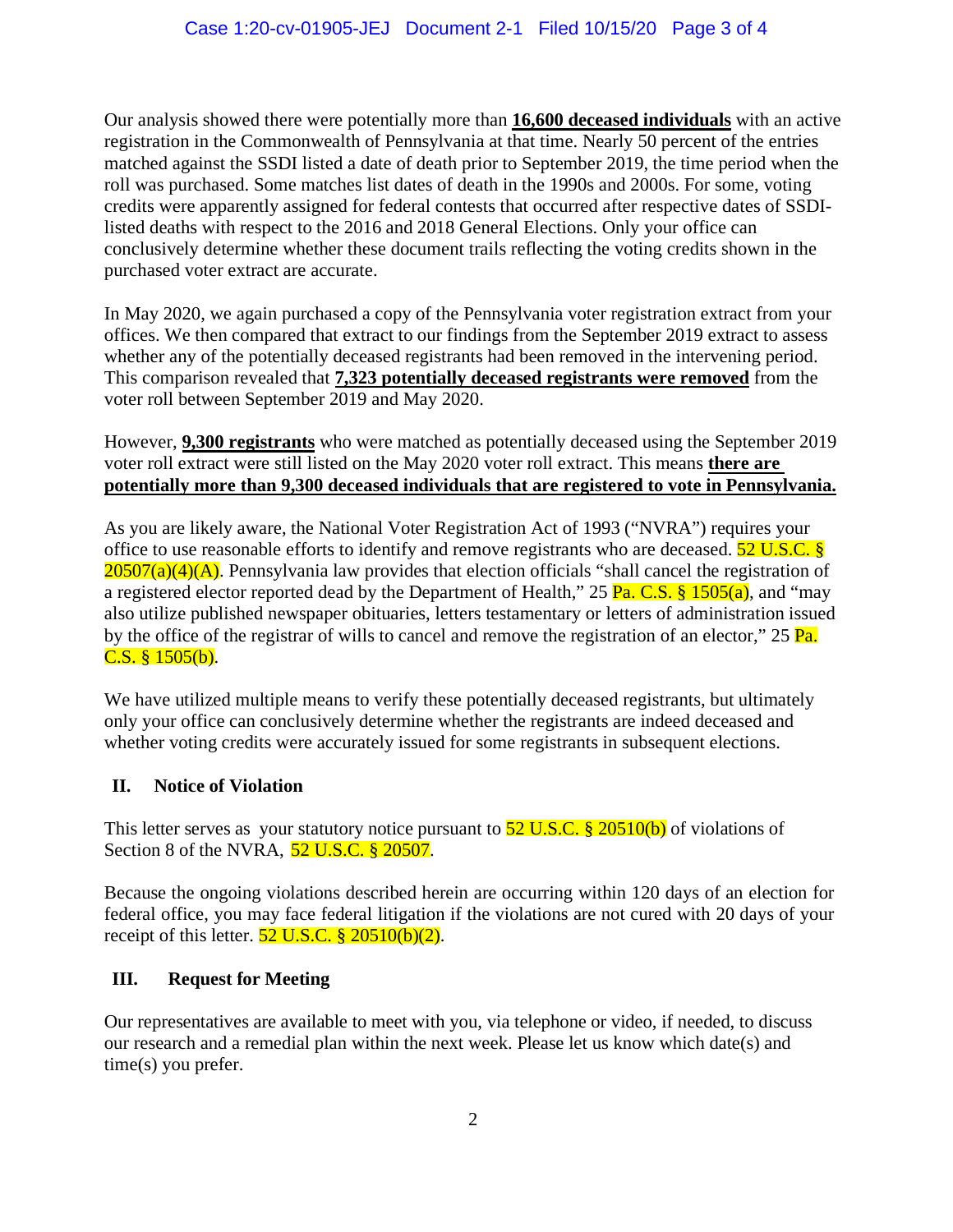Should you need to contact the Foundation regarding this matter, please contact me at [lchurchwell@publicinterestlegal.org.](mailto:lchurchwell@publicinterestlegal.org) Thank you for your service on this matter.

Sincerely,

Logan Churchwell Communications & Research Director Public Interest Legal Foundation [lchurchwell@publicinterestlegal.org](mailto:lchurchwell@publicinterestlegal.org)

Cc: Timothy Gates (tgates@pa.gov)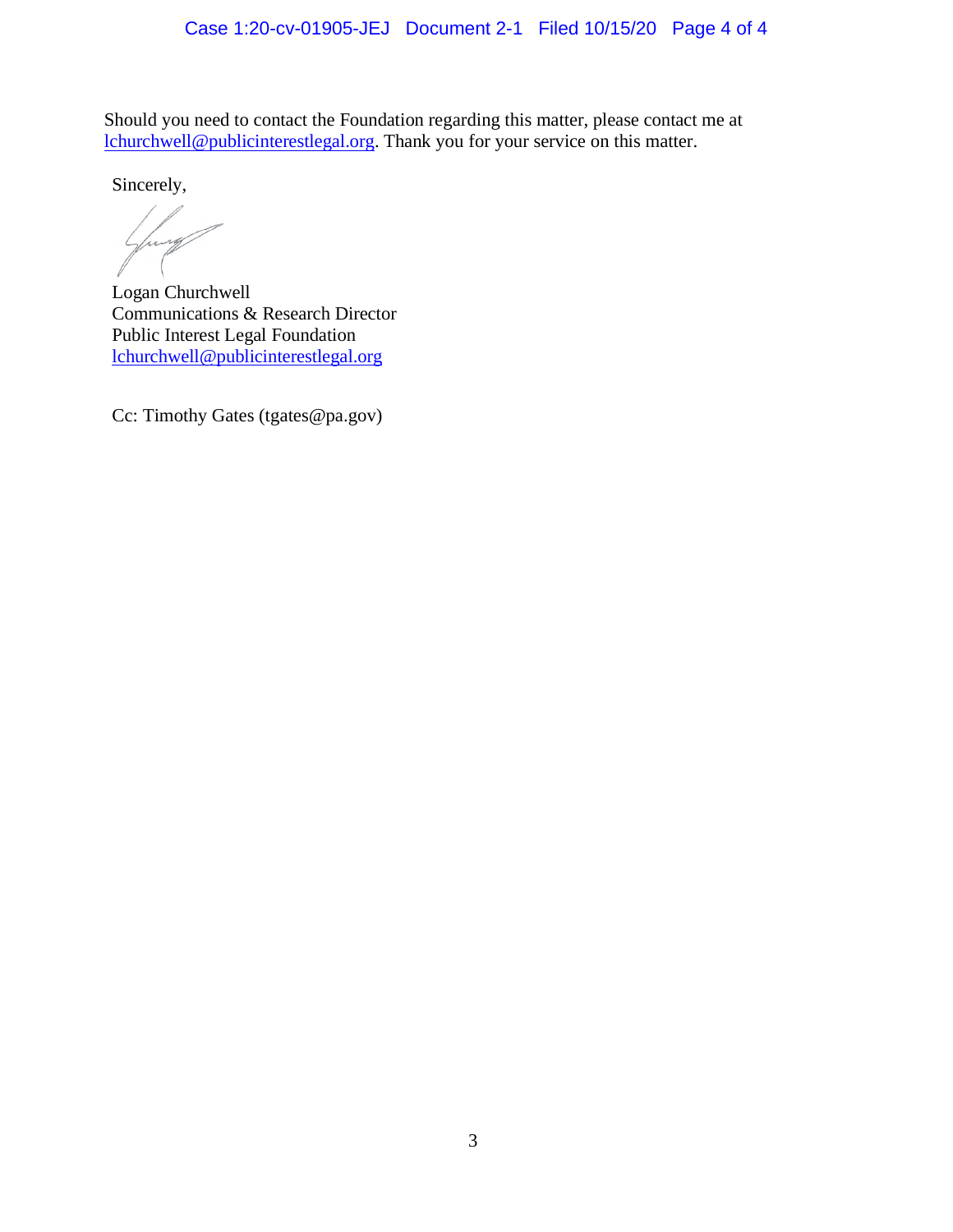## EXHIBIT 3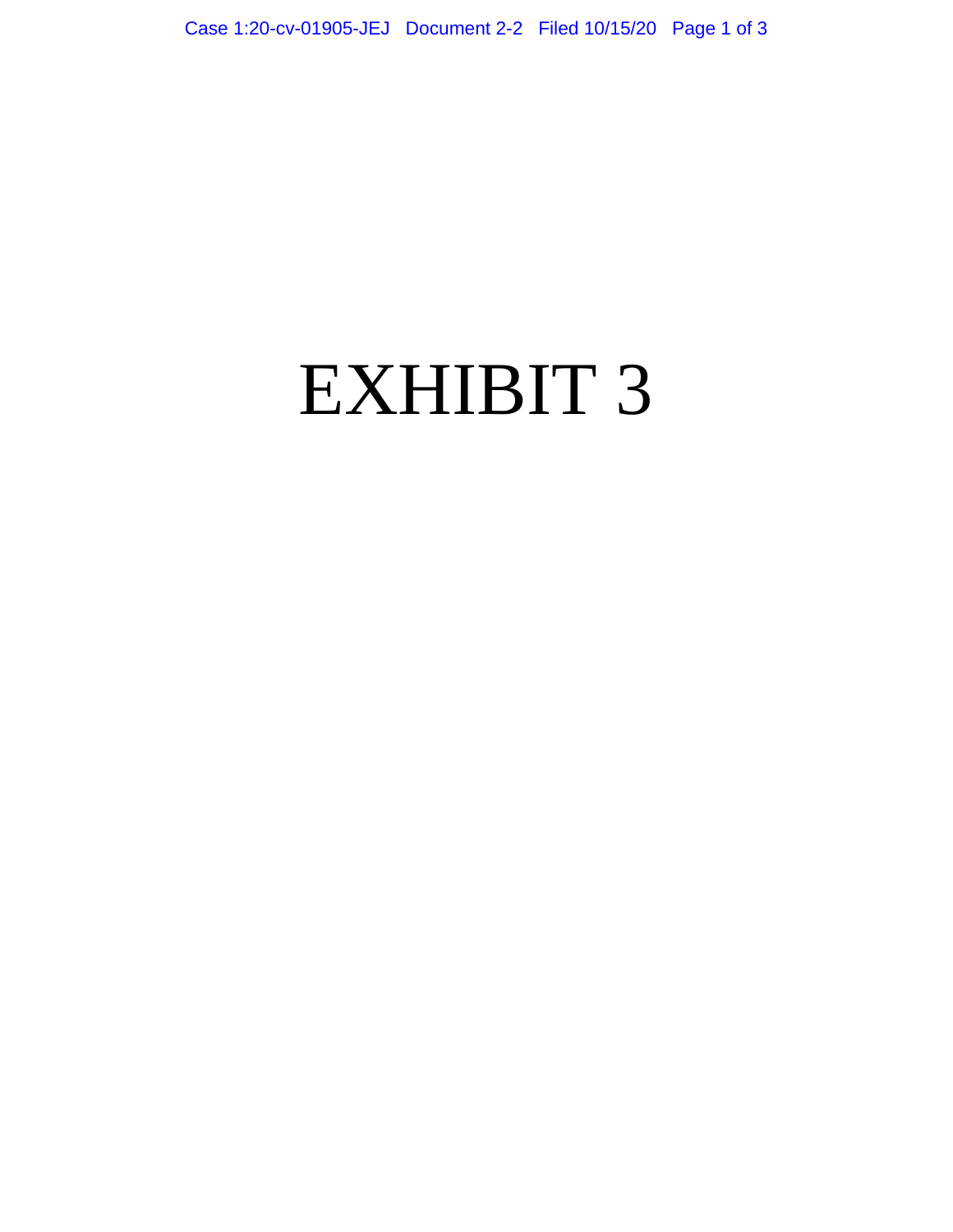